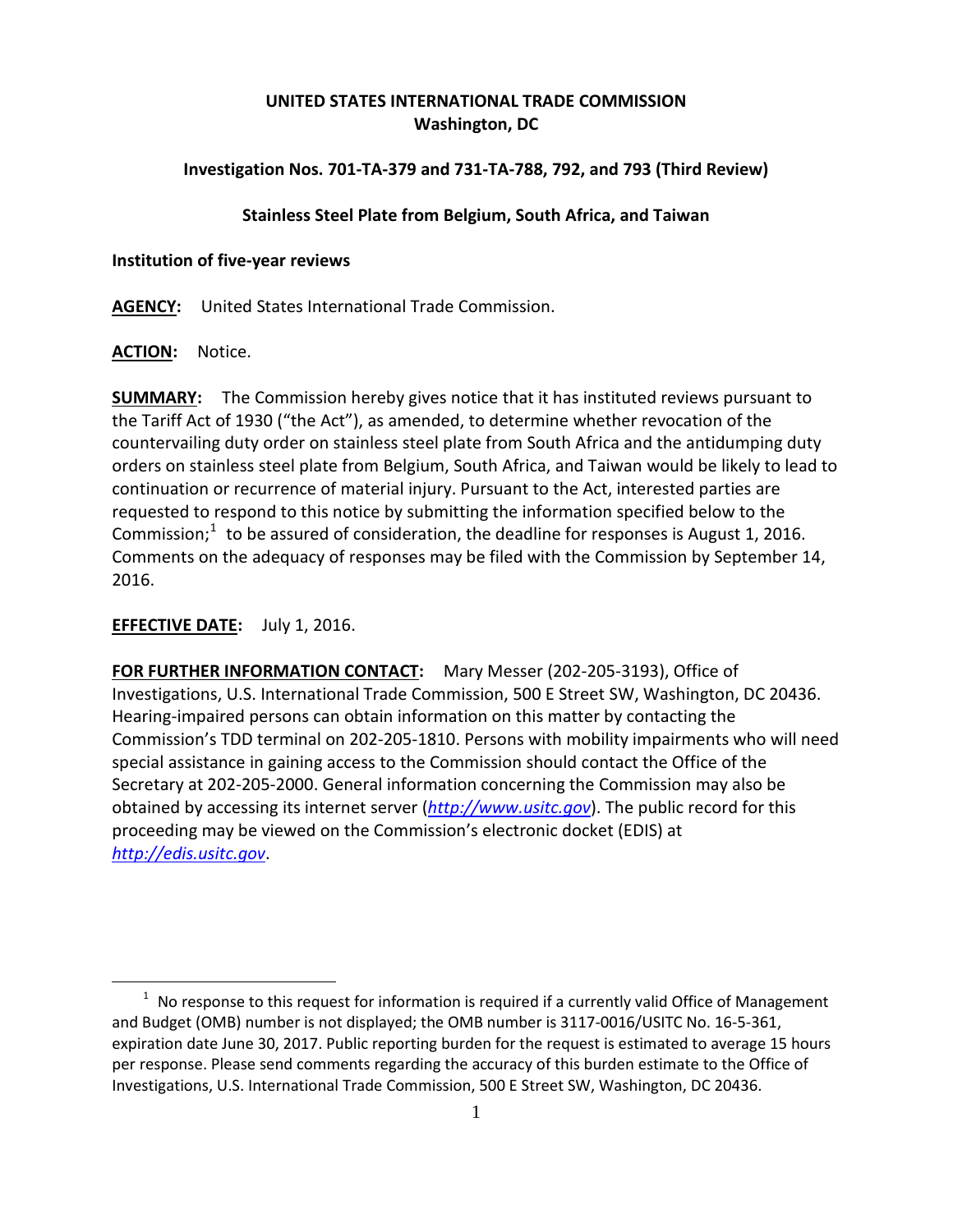#### **SUPPLEMENTARY INFORMATION:**

 $\overline{a}$ 

**Background.**--On May 11, 1999, the Department of Commerce issued a countervailing duty order on imports of certain stainless steel plate from South Africa (64 FR 25288). On May 21, 1999, Commerce issued antidumping duty orders on imports of certain stainless steel plate from Belgium, South Africa, and Taiwan (64 FR [2](#page-1-0)7756). $^2$  On March 11, 2003, as a result of intervening litigation of the Commission's original determinations, Commerce amended those antidumping and countervailing duty orders on imports of certain stainless steel plate to remove the original language that excluded cold-rolled stainless steel plate in coils (68 FR 11520 and 68 FR 11524). Following five-year reviews by Commerce and the Commission, effective July 18, 2005, Commerce issued a continuation of the countervailing duty order on imports of stainless steel plate from South Africa and the antidumping duty orders on imports of stainless steel plate from Belgium, South Africa, and Taiwan (70 FR 41202). Following the second five-year reviews by Commerce and the Commission, effective August 30, 2011, Commerce issued a continuation of the countervailing duty order on imports of stainless steel plate from South Africa and the antidumping duty orders on imports of stainless steel plate from Belgium, South Africa, and Taiwan (76 FR 53882). The Commission is now conducting third reviews pursuant to section 751(c) of the Act, as amended (19 USC 1675(c)), to determine whether revocation of the orders would be likely to lead to continuation or recurrence of material injury to the domestic industry within a reasonably foreseeable time. Provisions concerning the conduct of this proceeding may be found in the Commission's Rules of Practice and Procedure at 19 CFR Parts 201, Subparts A and B and 19 CFR Part 207, Subparts A and F. The Commission will assess the adequacy of interested party responses to this notice of institution to determine whether to conduct full or expedited reviews. The Commission's determinations in any expedited reviews will be based on the facts available, which may include information provided in response to this notice.

**Definitions.**--The following definitions apply to these reviews:

- (1) *Subject Merchandise* is the class or kind of merchandise that is within the scope of the five-year reviews, as defined by the Department of Commerce.
- (2) The *Subject Countries* in these reviews are Belgium, South Africa, and Taiwan.
- (3) The *Domestic Like Product* is the domestically produced product or products which are like, or in the absence of like, most similar in characteristics and uses

<span id="page-1-0"></span> $2\degree$  Commerce revoked the antidumping duty order regarding stainless steel plate from Korea as a result of proceedings before the World Trade Organization. 76 FR 74771 (December 1, 2011) (implementing determination under Section 129 of the Uruguay Round Agreements Act regarding stainless steel plate in coils from Korea). Commerce had already revoked the antidumping duty order on stainless steel plate from Italy after the Commission reached a negative determination in its second five-year review of that order. 76 FR 54207 (August 31, 2011). Commerce also had previously revoked an antidumping duty order on stainless steel plate from Canada after the Commission reached a negative determination in its first five-year review of that order. 70 FR 41207 (July 18, 2005).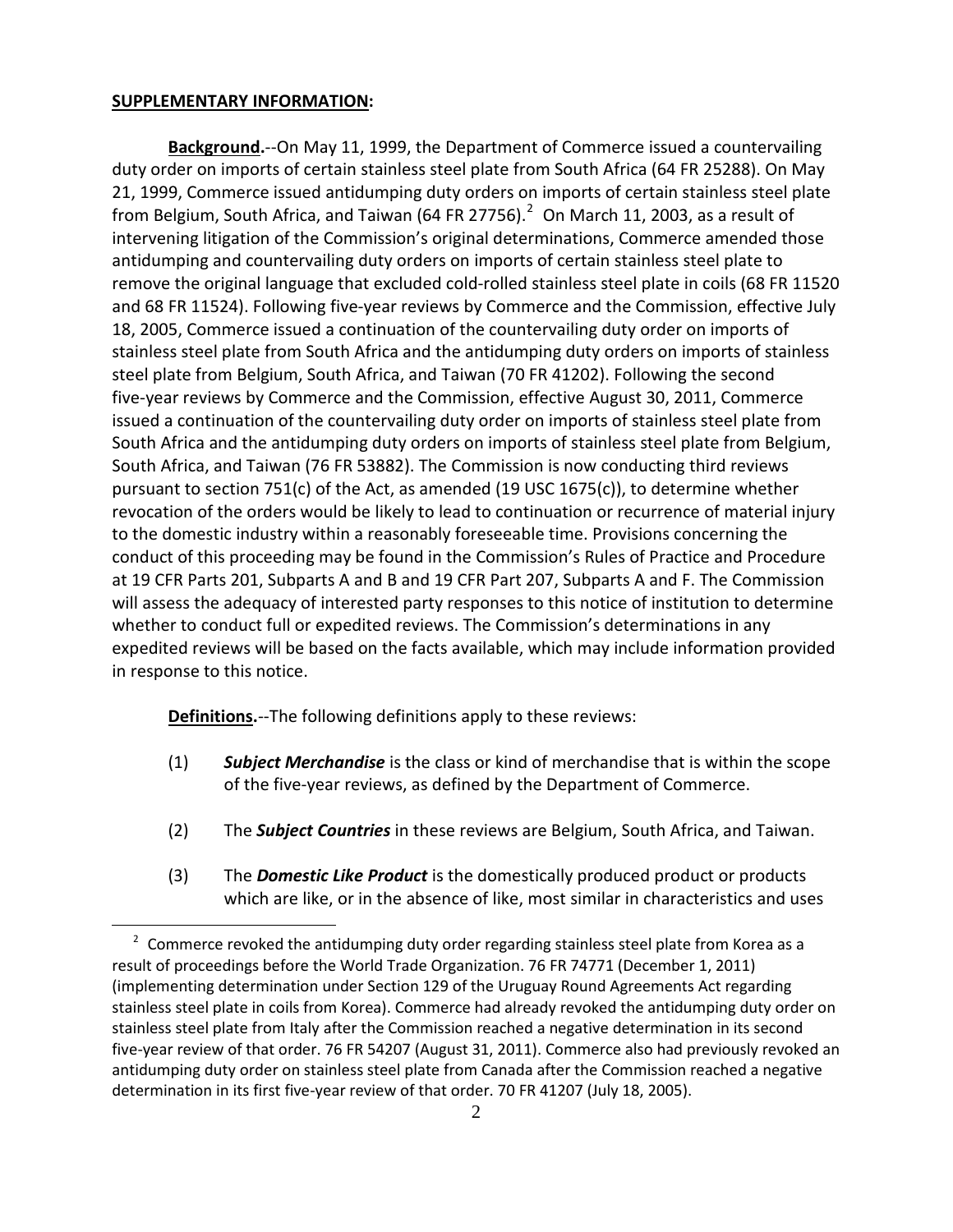with, the *Subject Merchandise*. In its original determinations after remand and its full first and second five-year review determinations, the Commission defined a single *Domestic Like Product* as certain (hot-rolled and cold-rolled) stainless steel plate in coils, coextensive with Commerce's scope definition. Certain Commissioners defined the *Domestic Like Product* differently in the original determinations.[3](#page-2-0)

- (4) The *Domestic Industry* is the U.S. producers as a whole of the *Domestic Like Product*, or those producers whose collective output of the *Domestic Like Product* constitutes a major proportion of the total domestic production of the product. In its original determinations after remand and its full first and second five-year review determinations, the Commission defined the *Domestic Industry* as all producers of certain stainless steel plate in coils. Certain Commissioners defined the *Domestic Industry* differently in the original determinations.
- (5) An *Importer* is any person or firm engaged, either directly or through a parent company or subsidiary, in importing the *Subject Merchandise* into the United States from a foreign manufacturer or through its selling agent.

**Participation in the proceeding and public service list.**--Persons, including industrial users of the *Subject Merchandise* and, if the merchandise is sold at the retail level, representative consumer organizations, wishing to participate in the proceeding as parties must file an entry of appearance with the Secretary to the Commission, as provided in section 201.11(b)(4) of the Commission's rules, no later than 21 days after publication of this notice in the *Federal Register*. The Secretary will maintain a public service list containing the names and addresses of all persons, or their representatives, who are parties to the proceeding.

Former Commission employees who are seeking to appear in Commission five-year reviews are advised that they may appear in a review even if they participated personally and substantially in the corresponding underlying original investigation or an earlier review of the same underlying investigation. The Commission's designated agency ethics official has advised that a five-year review is not the same particular matter as the underlying original investigation, and a five-year review is not the same particular matter as an earlier review of the same underlying investigation for purposes of 18 U.S.C. 207, the post employment statute for Federal employees, and Commission rule 201.15(b) (19 CFR 201.15(b)), 79 FR 3246 (Jan. 17, 2014), 73 FR 24609 (May 5, 2008). Consequently, former employees are not required to seek Commission approval to appear in a review under Commission rule 19 CFR 201.15, even if the corresponding underlying original investigation or an earlier review of the same underlying investigation was

 $\overline{a}$ 

<span id="page-2-0"></span><sup>&</sup>lt;sup>3</sup> While the Commission majority in the original determinations defined two separate domestic like products (i.e., hot-rolled stainless steel plate in coils and cold-rolled stainless steel plate in coils), on remand the Commission majority's determinations involved a single domestic like product, certain stainless steel plate in coils.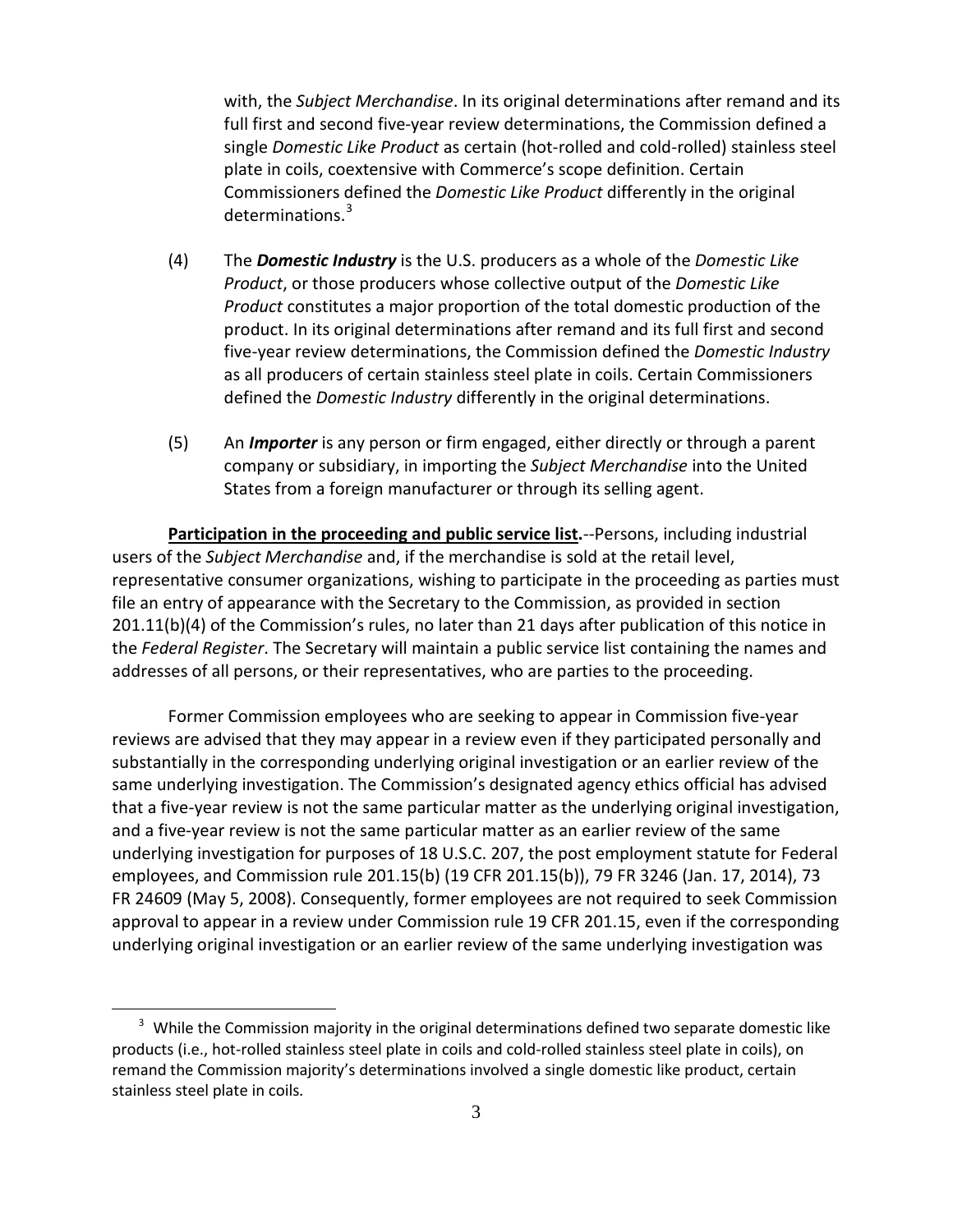pending when they were Commission employees. For further ethics advice on this matter, contact Carol McCue Verratti, Deputy Agency Ethics Official, at 202-205-3088.

**Limited disclosure of business proprietary information (BPI) under an administrative protective order (APO) and APO service list.**--Pursuant to section 207.7(a) of the Commission's rules, the Secretary will make BPI submitted in this proceeding available to authorized applicants under the APO issued in the proceeding, provided that the application is made no later than 21 days after publication of this notice in the *Federal Register*. Authorized applicants must represent interested parties, as defined in 19 U.S.C. 1677(9), who are parties to the proceeding. A separate service list will be maintained by the Secretary for those parties authorized to receive BPI under the APO.

**Certification.**--Pursuant to section 207.3 of the Commission's rules, any person submitting information to the Commission in connection with this proceeding must certify that the information is accurate and complete to the best of the submitter's knowledge. In making the certification, the submitter will acknowledge that information submitted in response to this request for information and throughout this proceeding or other proceeding may be disclosed to and used: (i) by the Commission, its employees and Offices, and contract personnel (a) for developing or maintaining the records of this or a related proceeding, or (b) in internal investigations, audits, reviews, and evaluations relating to the programs, personnel, and operations of the Commission including under 5 U.S.C. Appendix 3; or (ii) by U.S. government employees and contract personnel, solely for cybersecurity purposes. All contract personnel will sign appropriate nondisclosure agreements.

**Written submissions.**--Pursuant to section 207.61 of the Commission's rules, each interested party response to this notice must provide the information specified below. The deadline for filing such responses is August 1, 2016. Pursuant to section 207.62(b) of the Commission's rules, eligible parties (as specified in Commission rule 207.62(b)(1)) may also file comments concerning the adequacy of responses to the notice of institution and whether the Commission should conduct expedited or full reviews. The deadline for filing such comments is September 14, 2016. All written submissions must conform with the provisions of section 201.8 of the Commission's rules; any submissions that contain BPI must also conform with the requirements of sections 201.6, 207.3, and 207.7 of the Commission's rules. The Commission's Handbook on E-Filing, available on the Commission's website at http://edis.usitc.gov, elaborates upon the Commission's rules with respect to electronic filing. Also, in accordance with sections 201.16(c) and 207.3 of the Commission's rules, each document filed by a party to the proceeding must be served on all other parties to the proceeding (as identified by either the public or APO service list as appropriate), and a certificate of service must accompany the document (if you are not a party to the proceeding you do not need to serve your response).

**Inability to provide requested information.**--Pursuant to section 207.61(c) of the Commission's rules, any interested party that cannot furnish the information requested by this notice in the requested form and manner shall notify the Commission at the earliest possible time, provide a full explanation of why it cannot provide the requested information, and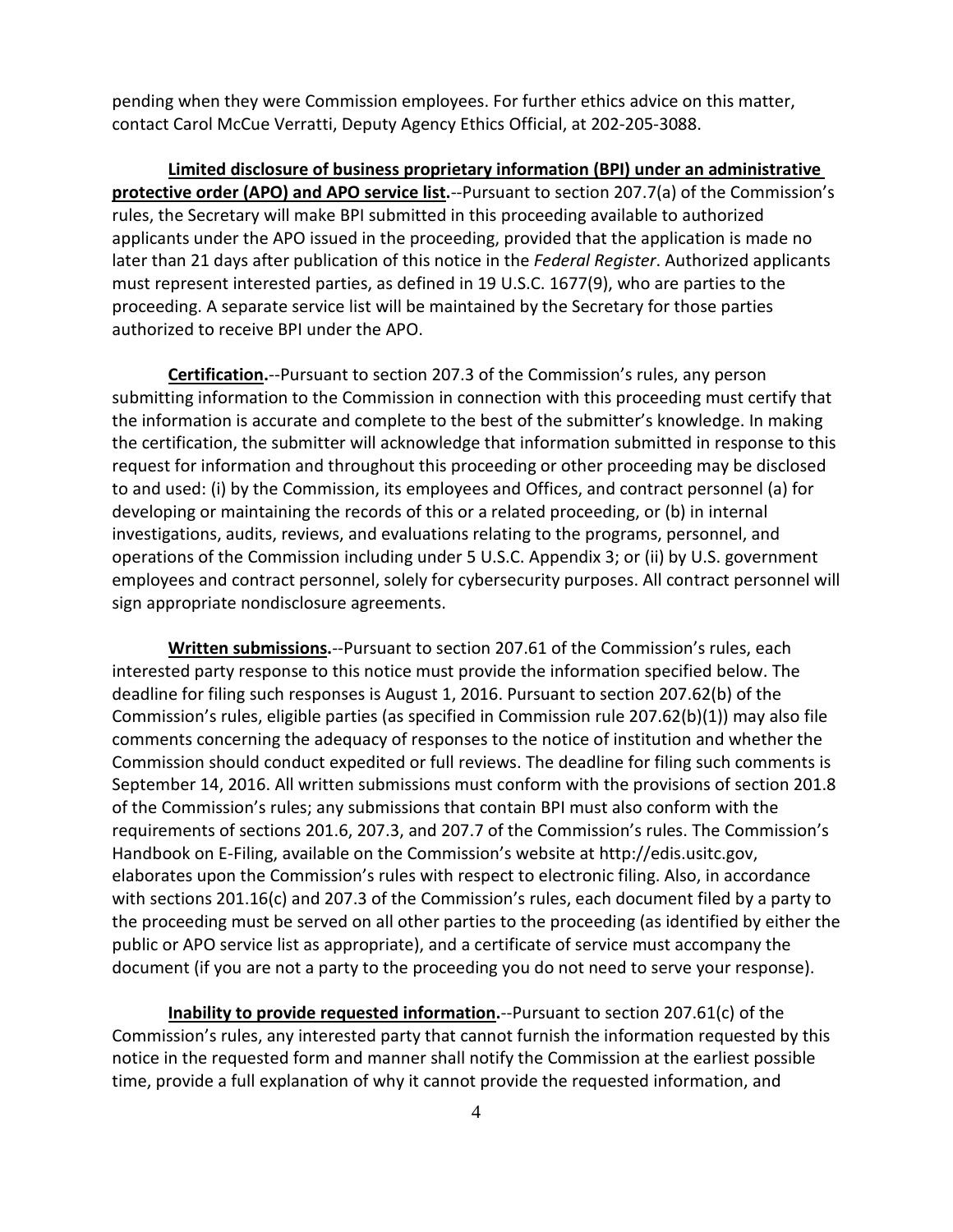indicate alternative forms in which it can provide equivalent information. If an interested party does not provide this notification (or the Commission finds the explanation provided in the notification inadequate) and fails to provide a complete response to this notice, the Commission may take an adverse inference against the party pursuant to section 776(b) of the Act (19 U.S.C. 1677e(b)) in making its determinations in the reviews.

**INFORMATION TO BE PROVIDED IN RESPONSE TO THIS NOTICE OF INSTITUTION:** If you are a domestic producer, union/worker group, or trade/business association; import/export *Subject Merchandise* from more than one *Subject Country*; or produce *Subject Merchandise* in more than one *Subject Country*, you may file a single response. If you do so, please ensure that your response to each question includes the information requested for each pertinent *Subject Country.* As used below, the term "firm" includes any related firms.

- (1) The name and address of your firm or entity (including World Wide Web address) and name, telephone number, fax number, and E-mail address of the certifying official.
- (2) A statement indicating whether your firm/entity is an interested party under 19 U.S.C. 1677(9) and if so, how, including whether your firm/entity is a U.S. producer of the *Domestic Like Product*, a U.S. union or worker group, a U.S. importer of the *Subject Merchandise*, a foreign producer or exporter of the *Subject Merchandise*, a U.S. or foreign trade or business association (a majority of whose members are interested parties under the statute), or another interested party (including an explanation). If you are a union/worker group or trade/business association, identify the firms in which your workers are employed or which are members of your association.
- (3) A statement indicating whether your firm/entity is willing to participate in this proceeding by providing information requested by the Commission.
- (4) A statement of the likely effects of the revocation of the antidumping and countervailing duty orders the *Domestic Industry* in general and/or your firm/entity specifically. In your response, please discuss the various factors specified in section 752(a) of the Act (19 U.S.C. 1675a(a)) including the likely volume of subject imports, likely price effects of subject imports, and likely impact of imports of *Subject Merchandise* on the *Domestic Industry*.
- (5) A list of all known and currently operating U.S. producers of the *Domestic Like Product*. Identify any known related parties and the nature of the relationship as defined in section 771(4)(B) of the Act (19 U.S.C. 1677(4)(B)).
- (6) A list of all known and currently operating U.S. importers of the *Subject Merchandise* and producers of the *Subject Merchandise* in each *Subject Country* that currently export or have exported *Subject Merchandise* to the United States or other countries after 2010.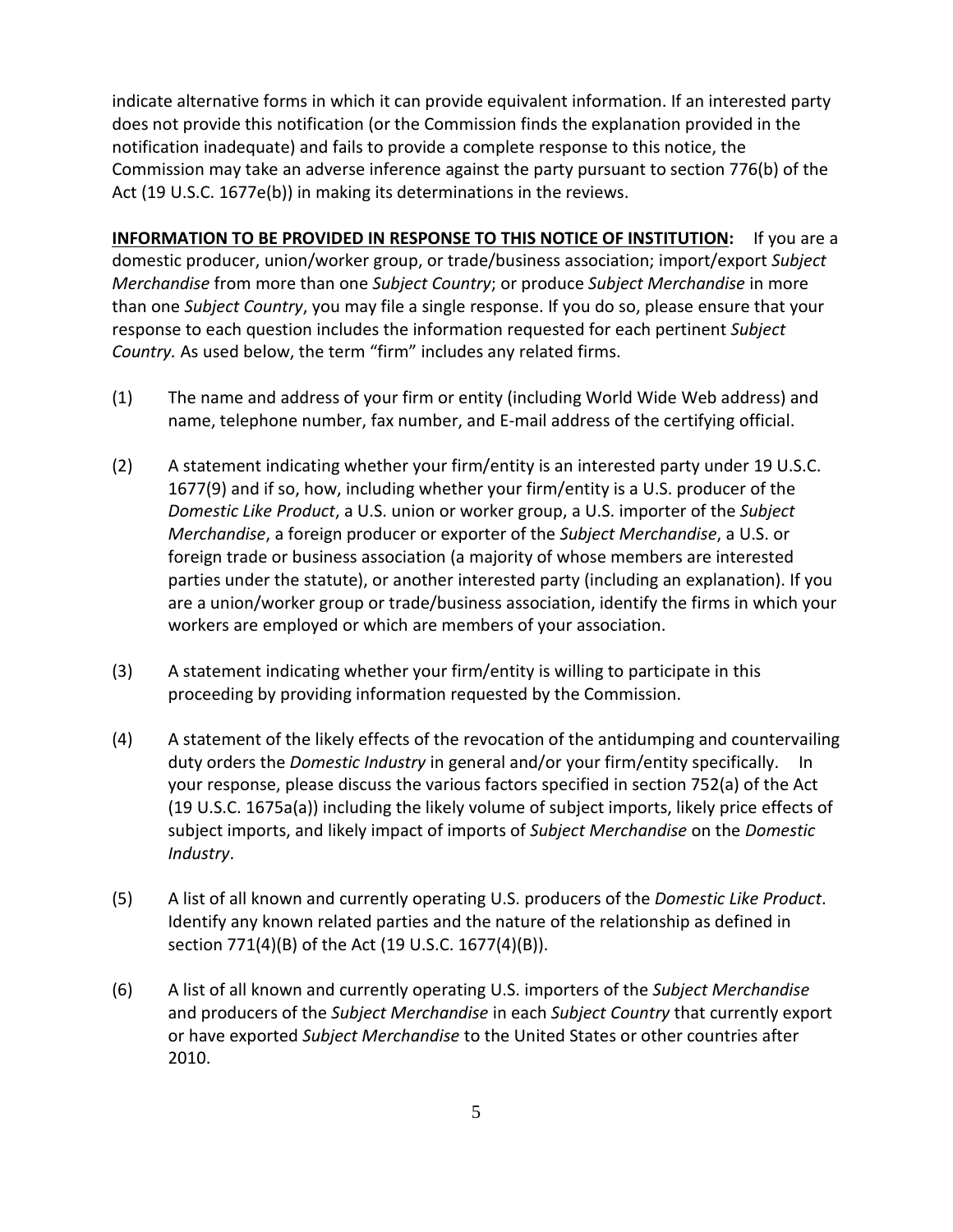- (7) A list of 3-5 leading purchasers in the U.S. market for the *Domestic Like Product* and the *Subject Merchandise* (including street address, World Wide Web address, and the name, telephone number, fax number, and E-mail address of a responsible official at each firm).
- (8) A list of known sources of information on national or regional prices for the *Domestic Like Product* or the *Subject Merchandise* in the U.S. or other markets.
- (9) If you are a U.S. producer of the *Domestic Like Product*, provide the following information on your firm's operations on that product during calendar year 2015, except as noted (report quantity data in short tons and value data in U.S. dollars, f.o.b. plant). If you are a union/worker group or trade/business association, provide the information, on an aggregate basis, for the firms in which your workers are employed/which are members of your association.
	- (a) Production (quantity) and, if known, an estimate of the percentage of total U.S. production of the *Domestic Like Product* accounted for by your firm's(s') production;
	- (b) Capacity (quantity) of your firm to produce the *Domestic Like Product* (i.e., the level of production that your establishment(s) could reasonably have expected to attain during the year, assuming normal operating conditions (using equipment and machinery in place and ready to operate), normal operating levels (hours per week/weeks per year), time for downtime, maintenance, repair, and cleanup, and a typical or representative product mix);
	- (c) the quantity and value of U.S. commercial shipments of the *Domestic Like Product* produced in your U.S. plant(s);
	- (d) the quantity and value of U.S. internal consumption/company transfers of the *Domestic Like Product* produced in your U.S. plant(s); and
	- (e) the value of (i) net sales, (ii) cost of goods sold (COGS), (iii) gross profit, (iv) selling, general and administrative (SG&A) expenses, and (v) operating income of the *Domestic Like Product* produced in your U.S. plant(s) (include both U.S. and export commercial sales, internal consumption, and company transfers) for your most recently completed fiscal year (identify the date on which your fiscal year ends).
- (10) If you are a U.S. importer or a trade/business association of U.S. importers of the *Subject Merchandise* from any *Subject Country*, provide the following information on your firm's(s') operations on that product during calendar year 2015 (report quantity data in short tons and value data in U.S. dollars). If you are a trade/business association,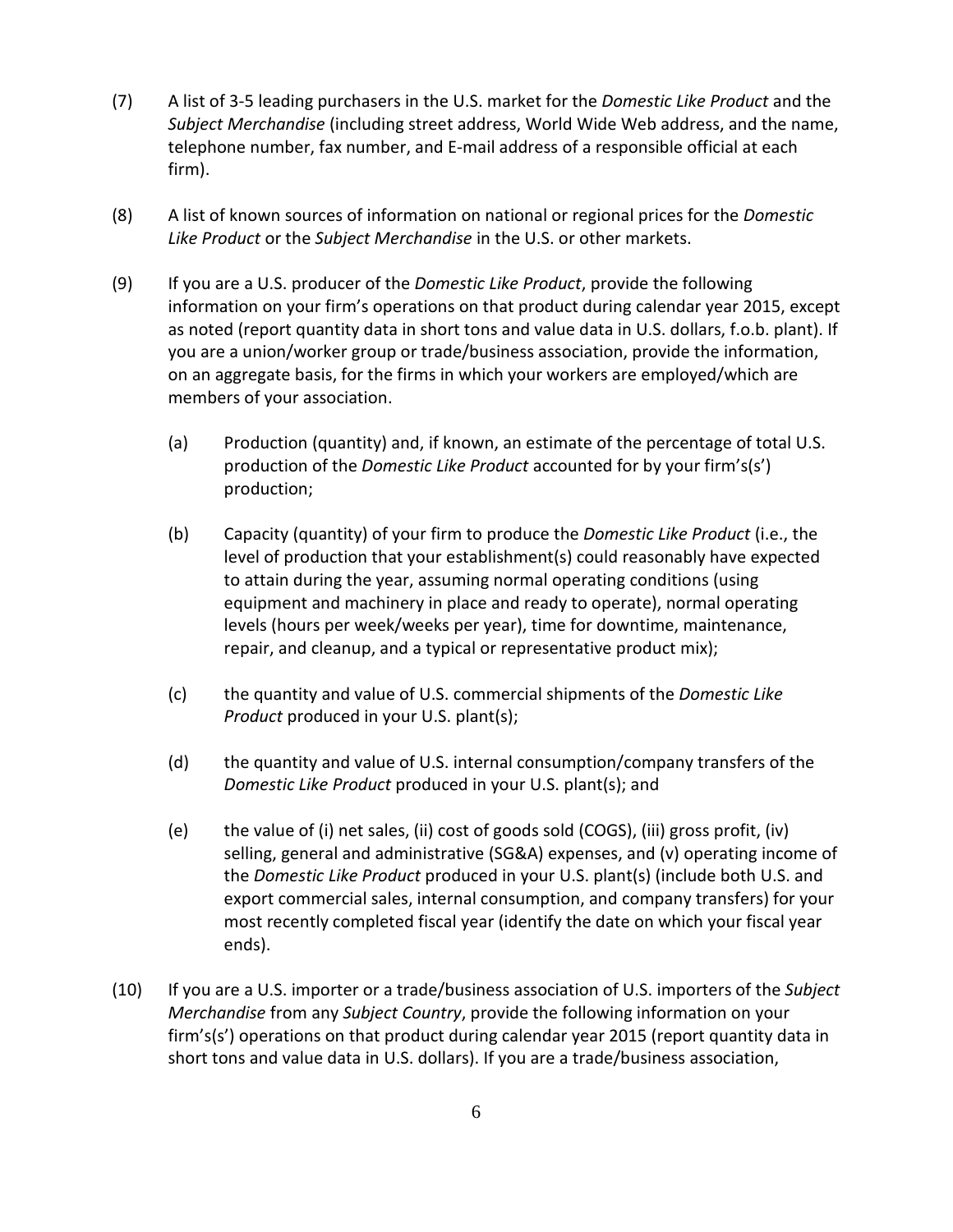provide the information, on an aggregate basis, for the firms which are members of your association.

- (a) The quantity and value (landed, duty-paid but not including antidumping or countervailing duties) of U.S. imports and, if known, an estimate of the percentage of total U.S. imports of *Subject Merchandise* from each *Subject Country* accounted for by your firm's(s') imports;
- (b) the quantity and value (f.o.b. U.S. port, including antidumping and/or countervailing duties) of U.S. commercial shipments of *Subject Merchandise* imported from each *Subject Country*; and
- (c) the quantity and value (f.o.b. U.S. port, including antidumping and/or countervailing duties) of U.S. internal consumption/company transfers of *Subject Merchandise* imported from each *Subject Country*.
- (11) If you are a producer, an exporter, or a trade/business association of producers or exporters of the *Subject Merchandise* in any *Subject Country*, provide the following information on your firm's(s') operations on that product during calendar year 2015 (report quantity data in short tons and value data in U.S. dollars, landed and duty-paid at the U.S. port but not including antidumping or countervailing duties). If you are a trade/business association, provide the information, on an aggregate basis, for the firms which are members of your association.
	- (a) Production (quantity) and, if known, an estimate of the percentage of total production of *Subject Merchandise* in each *Subject Country* accounted for by your firm's(s') production;
	- (b) Capacity (quantity) of your firm(s) to produce the *Subject Merchandise* in each *Subject Country* (i.e., the level of production that your establishment(s) could reasonably have expected to attain during the year, assuming normal operating conditions (using equipment and machinery in place and ready to operate), normal operating levels (hours per week/weeks per year), time for downtime, maintenance, repair, and cleanup, and a typical or representative product mix); and
	- (c) the quantity and value of your firm's(s') exports to the United States of *Subject Merchandise* and, if known, an estimate of the percentage of total exports to the United States of *Subject Merchandise* from each *Subject Country* accounted for by your firm's(s') exports.
- (12) Identify significant changes, if any, in the supply and demand conditions or business cycle for the *Domestic Like Product* that have occurred in the United States or in the market for the *Subject Merchandise* in each *Subject Country* after 2010, and significant